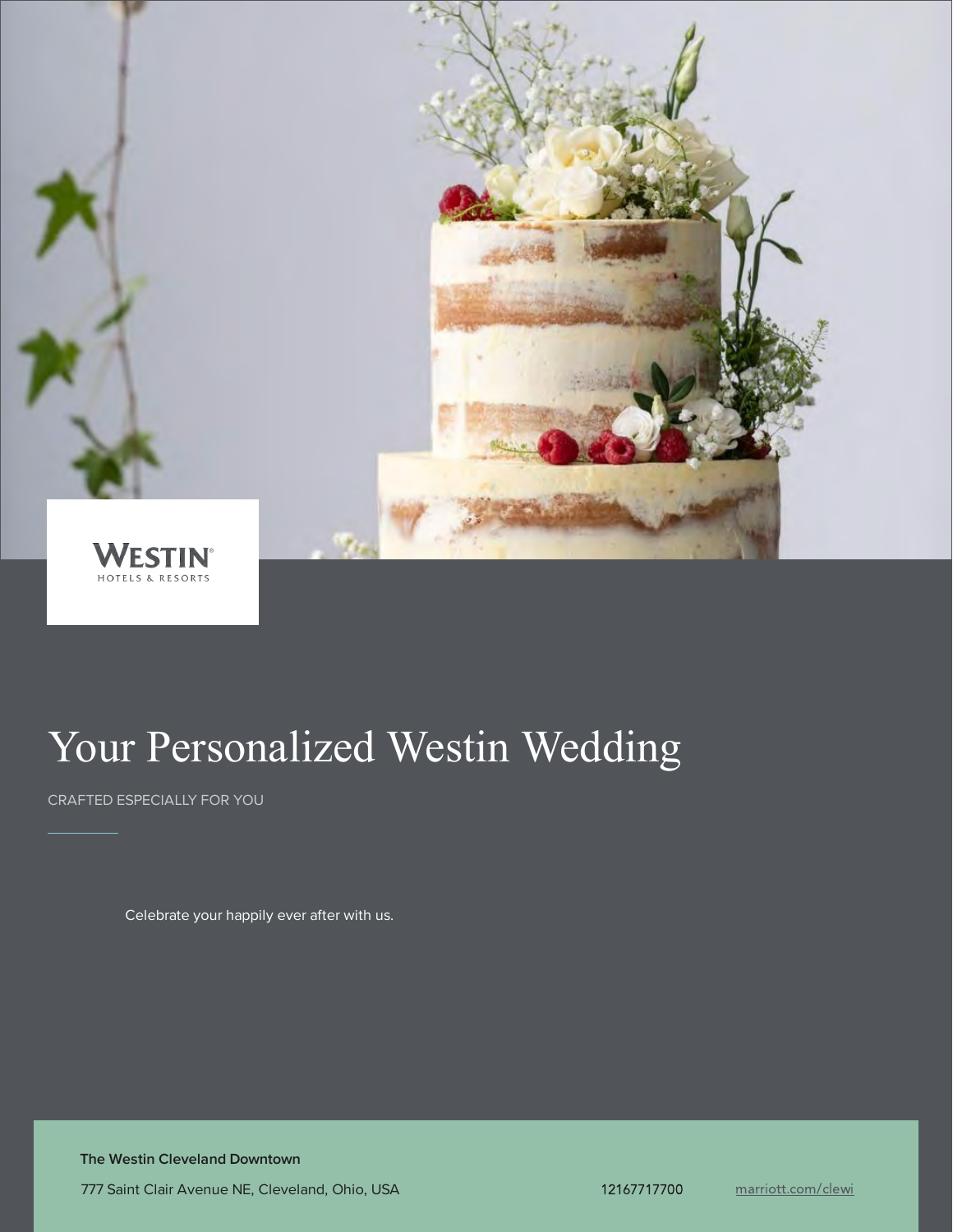## From Us To You...

We pride ourselves in perfecting every detail so you may celebrate your 'once in a lifetime' in style. The following elements and services are included with all wedding packages:

Six Hours of Event Time Choice of White, Ivory or Black Floor Length Linens Choice of White, Ivory or Black Napkins Dance Floor Stage for Head Table or Band Striking Metal Swirl-Top Round Tables Westin Centerpieces with Votive Candle Accents Waived Bartender Fees (1 per 75 guests) Waived Cake Cutting and Serving Fees Champagne Toast for all Guests Menu Tasting for up to Six Guests One Hour Ceremony Rehearsal Based Upon Availability Designated Server for Happy Couple at the Reception Dedicated Event Manager to Detail your Special Day Discounted Room Rates Based Upon Availability Personalized Reservation Link for Your Guests Bridal Suite with Champagne and Strawberries Overnight Suite Reservation for your First Anniversary

All packages subject to service charge (currently 25%) and sales tax (currently 8%).

Our Team's Ultimate Goal Is To Host A Relaxing And Spectacular Wedding For You (Our Beautiful Couple And Your Families) Through Impeccable Service, Delectable Cuisine, And Exceptional Planning In Our Luxurious And Modern Space.

## Bright Futures

Begin your happily ever after with us. Our contemporary event space, locally sourced cuisine and unparalleled service allow for endless possibilities on your special day.

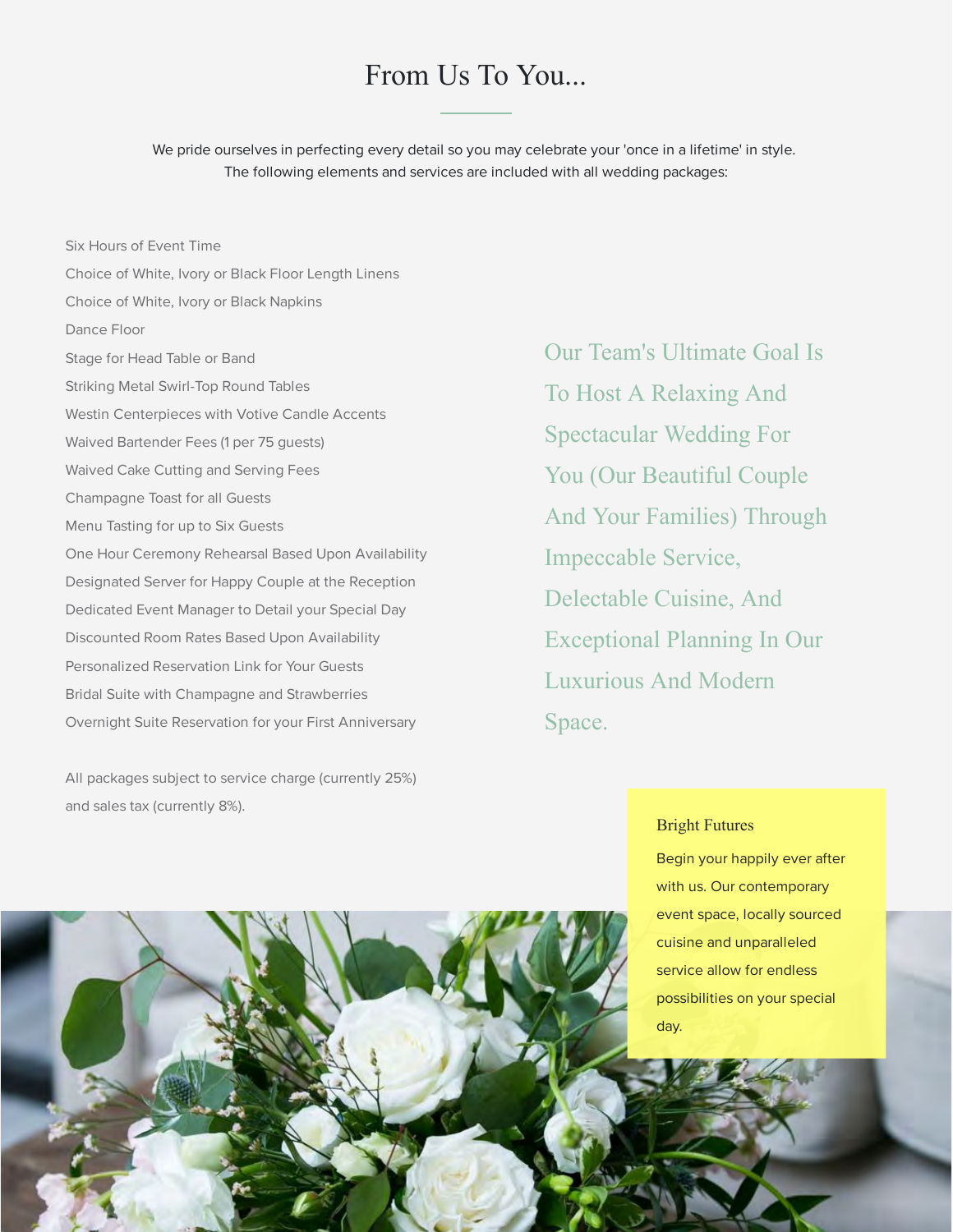

## Four Hour Bar With Familiar Brands

## Cocktail Hour

## **Hor D'oeuvres, Select Three**

Fig & Cheese: balsamic poached fig, whipped goat cheese, focaccia crumbs - VG, GF Roasted Tomato Bruschetta: red onion, capers, garlic, basil - V, VG, GF **Smoked Shrimp:** bloody mary shooter - GF Market Goat Cheese: brandied cherry, fine herbs - GF, VG

House Smoked Lake Fish: pickled onion, dill gougere

## **Dietary Restriction Notations**

V - Vegan, VG - Vegetarian, GF - Gluten Free

## **Hor D'oeuvres Continued**

Rum Infused Watermelon: lime syrup, black salt - V, VG, GF Vegetable Spring Roll: mango chili sauce - VG Parmesan Arancini: tomato jam Roasted Mushroom and Boursin Tart - VG, GF Chicken Satay: scallion & cilantro sauce Beef Wellington: bearnaise sauce Lamb Meatball: tzatziki dipping sauce - GF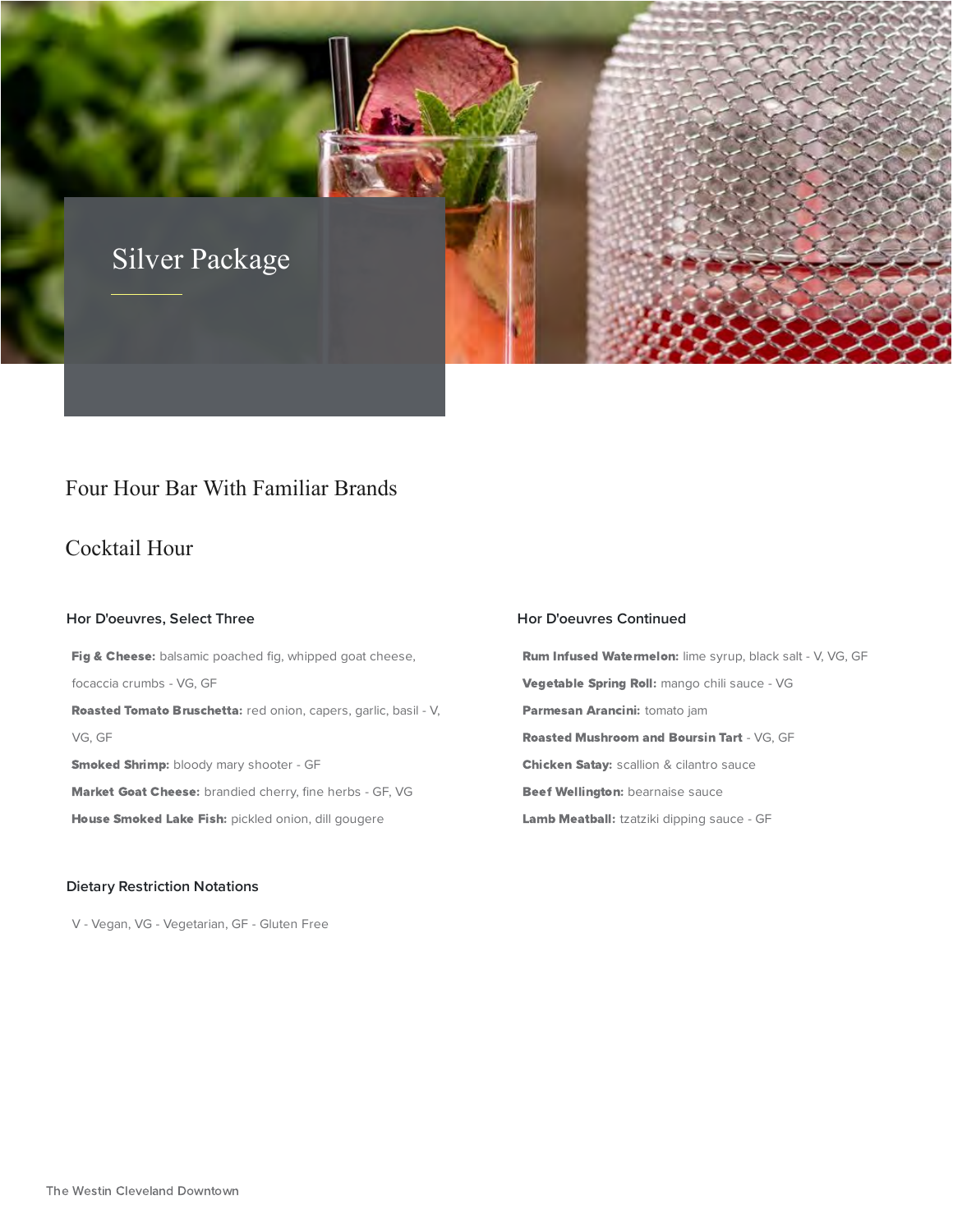## Silver Package

Enriching Three Course Plated Dinner 96 per person plus service charge and tax

## **Dinner Sevice Includes**

Artisan rolls, sweet cream butter, champagne toast, regular and decaffeinated coffee, hot teas and traditional condiments.

## **Select One Market Salad**

Local Spring Greens: carrot, cucumber, radish, red wine vinaigrette - V, VG, GF Caesar: kale, herb croutons, fresh parmesan, cracked pepper house dressing - VG Wedge: iceberg, crispy bacon, tomato, pickled onion, blue cheese dressing - GF Roasted Beets: arugula, kale, goat cheese, toasted pistachio, apple vinaigrette - VG, GF Poached Pear: spinach, crumbled blue cheese, toasted almond,

## white balsamic vinaigrette - V, GF

#### **Entree Accompanied with Seasonal Vegetables**

**March - May:** oven roasted asparagus or mint green peas **June - August:** charred squash or steamed green beans **September - November:** roasted carrots or charred broccoli **December - February:** root vegetables or charred brussel sprouts

## **Dietary Restrcition Notations**

V - Vegan, VG - Vegetarian, GF - Gluten Free

## **Select Two Pre-Determined Entrees**

**Crusted Cod:** sweet potato puree, romesco Herb Roasted Chicken: wild rice, lemon caper cream - GF Chicken Roulade: sundried tomatoes, spinach, mozzarella, cous cous, napolitana sauce, basil oil - GF Flat Iron Steak: sweet potato puree, chimichurri - GF Petite Tender Shoulder Steak: potato gratin, truffle sauce - GF Wild Caught Snapper: creamy polenta, pepperonata - GF

## **Customized Wedding Cake**

Ask your event manager about our wedding cake packages!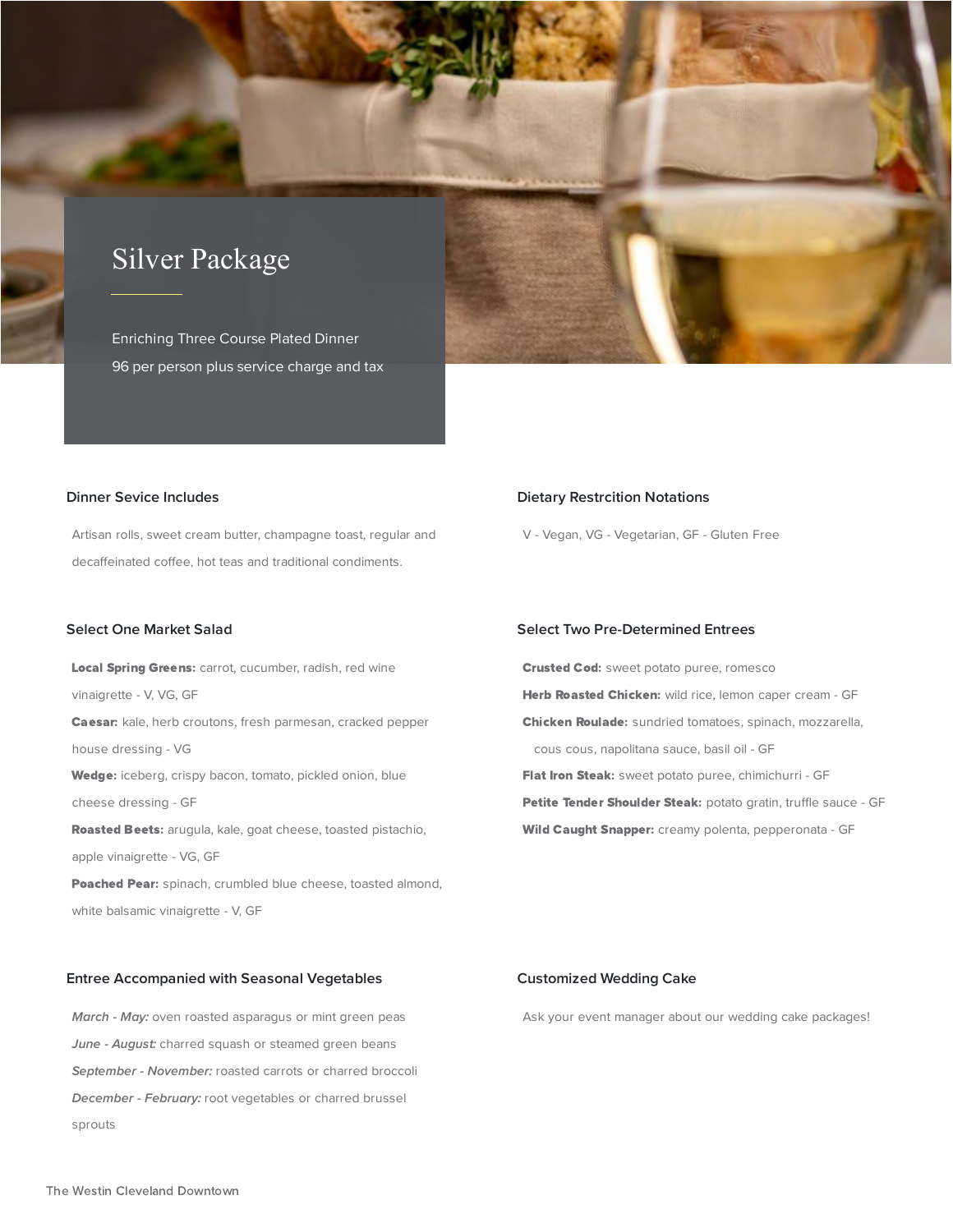## Gold Package

Enhance Your Day, Select One Suite Upgrade for Parents Night of Event Pipe & Drape with Uplighting at Your Table

## Five Hour Bar With Familiar Brands

## **Hor D'oeuvres, Select Three**

Fig & Cheese: balsamic poached fig, whipped goat cheese, focaccia crumbs - VG, GF Roasted Tomato Bruschetta: red onion, capers, garlic, basil - V, VG, GF **Smoked Shrimp:** bloody mary shooter - GF Market Goat Cheese: brandied cherry, fine herbs - GF, VG House Smoked Lake Fish: pickled onion, dill gougere

Glazed Beef: horseradish cream, chive - GF

### **Displays, Select One**

Cheese Board: local, domestic & imported cheese, local jam, crackers - VG Pierogi Table: potato & cheddar, braised short rib, sauerkraut &

mushroom, mustard, sour cream

## **Hor D'oeuvres Continued**

Rum Infused Watermelon: lime syrup, black salt - V, VG, GF Vegetable Spring Roll: mango chili sauce - VG Parmesan Arancini: tomato jam Roasted Mushroom and Boursin Tart - VG, GF Chicken Satay: scallion & cilantro sauce Crab Cake: lemon aioli Beef Wellington: bearnaise sauce Lamb Meatball: tzatziki dipping sauce - GF

## **Displays Continued**

Antipasto Station: cured meats & salami, olives, homemade pickles, mustard, toasted bread Market Crudite: assorted raw, roasted & marinated local vegetables, hummus, vegan onion dip, pita chips - V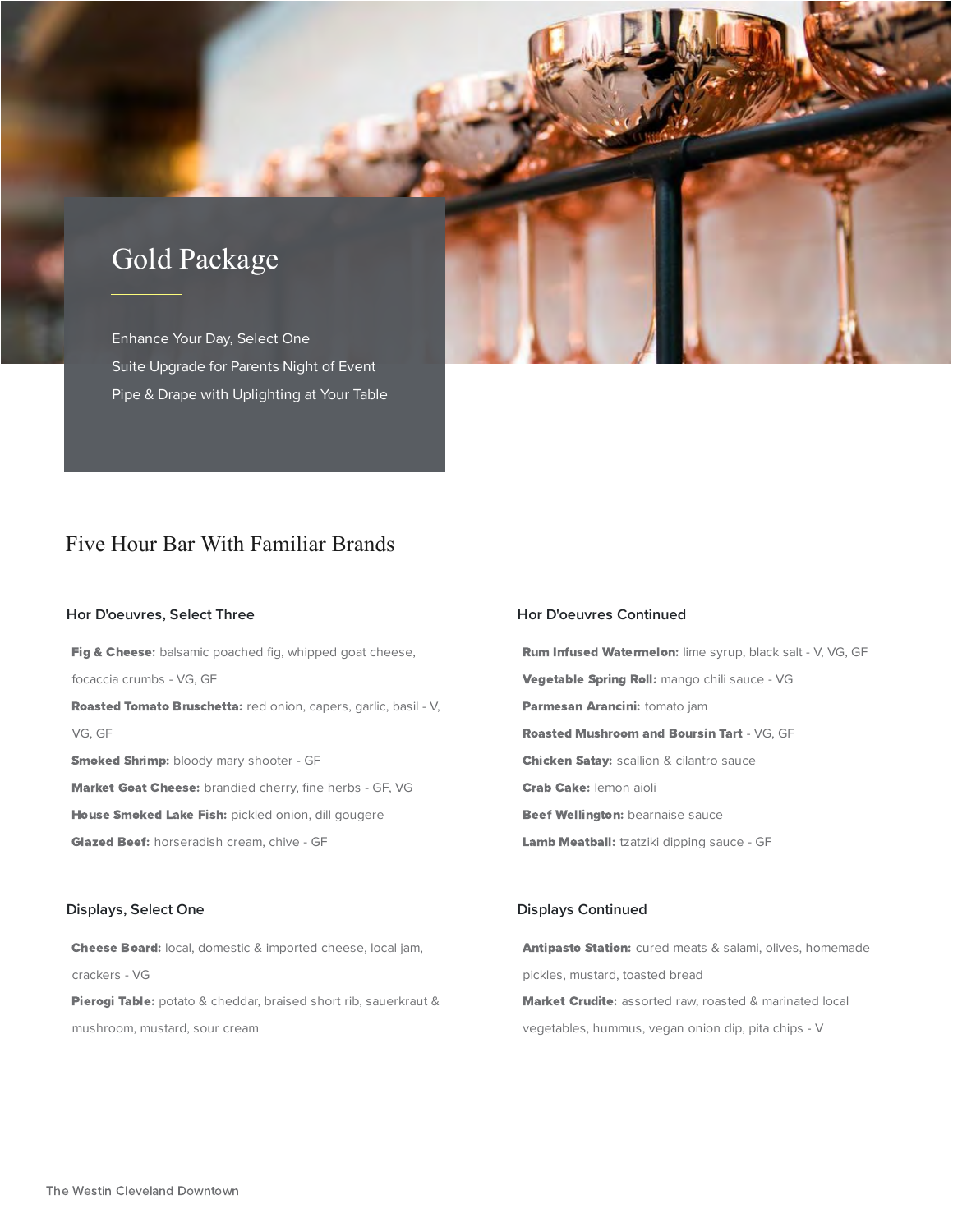## Gold Package

Enriching Three Course Plated Dinner 109 per person plus service charge and tax

### **Dinner Service Includes**

Artisan rolls, sweet cream butter, champagne toast, regular and decaffeinated coffee, hot teas and traditional condiments.

## **Select One Market Salad**

Local Spring Greens: carrot, cucumber, radish, red wine vinaigrette - V, VG, GF Caesar: kale, herb croutons, fresh parmesan, cracked pepper house dressing - VG Wedge: iceberg, crispy bacon, tomato, pickled onion, blue cheese dressing - GF Roasted Beets: arugula, kale, goat cheese, toasted pistachio, apple vinaigrette - VG, GF Poached Pear: spinach, crumbled blue cheese, toasted almond, white balsamic vinaigrette - V, GF

### **Entree Accompanied with Seasonal Vegetables**

**March - May:** oven roasted asparagus or mint green peas **June - August:** charred squash or steamed green beans **September - November:** roasted carrots or charred broccoli **December - February:** root vegetables or charred brussel sprouts

## **Dietary Restriction Notations**

V - Vegan, VG - Vegetarian, GF - Gluten Free

## **Select Two Pre-Determined Entrees**

**Crusted Cod:** sweet potato puree, romesco Herb Roasted Chicken: wild rice, lemon caper cream - GF Chicken Roulade: sundried tomatoes, spinach, mozzarella, cous cous, napolitana sauce, basil oil - GF **Salmon:** braised fennel, beet citronette Flat Iron Steak: sweet potato puree, chimichurri - GF Petite Tender Shoulder Steak: potato gratin, truffle sauce - GF Red Wine Braised Short Ribs: white cheddar grits - GF Wild Caught Snapper: creamy polenta, pepperonata - GF Petite Filet: parnsip puree, peppercorn sauce

### **Customized Wedding Cake**

Ask your event manager about our wedding cake packages!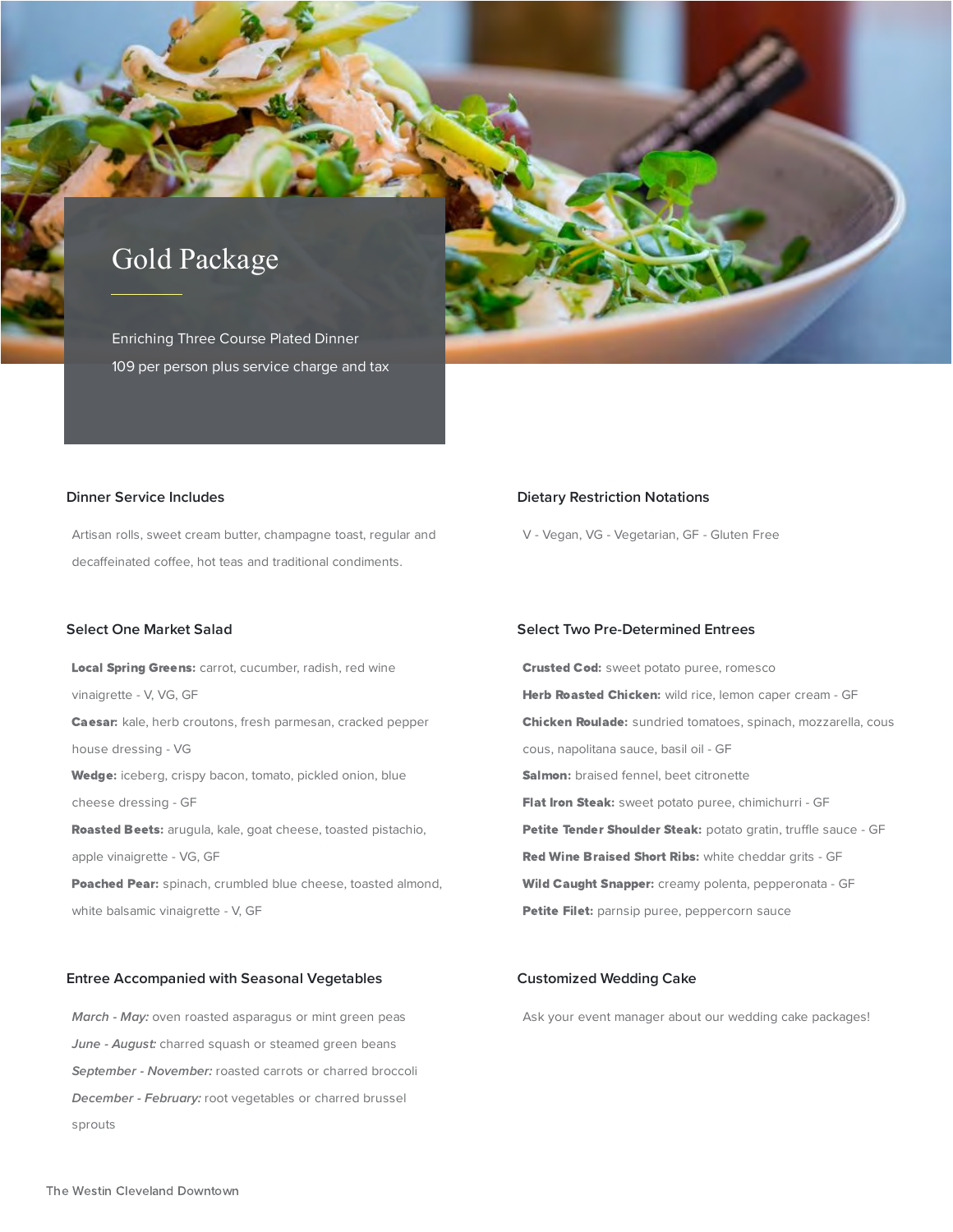## Platinum Package

Enhance Your Day, Select Two 2 Comp Rooms for Parents Night of Event Suite Upgrade for Parents Night of Event Wine Service with Entree Pipe & Drape with Uplighting at Your Table PSAV Lighting Package up to 750.00 Value

## Five Hour Bar With Favorite Brands

### **Hor D'oeuvres, Select Three**

Fig & Cheese: balsamic poached fig, whipped goat cheese, focaccia crumbs - VG, GF Roasted Tomato Bruschetta: red onion, capers, garlic, basil - V, VG, GF **Smoked Shrimp:** bloody mary shooter - GF Market Goat Cheese: brandied cherry, fine herbs - GF, VG House Smoked Lake Fish: pickled onion, dill gougere **Glazed Beef:** horseradish cream, chive - GF

### **Hor D'oeuvres Continued**

Rum Infused Watermelon: lime syrup, black salt - V, VG, GF Vegetable Spring Roll: mango chili sauce - VG Parmesan Arancini: tomato jam Roasted Mushroom and Boursin Tart - VG, GF Chicken Satay: scallion & cilantro sauce Crab Cake: lemon aioli Beef Wellington: bearnaise sauce Lamb Meatball: tzatziki dipping sauce - GF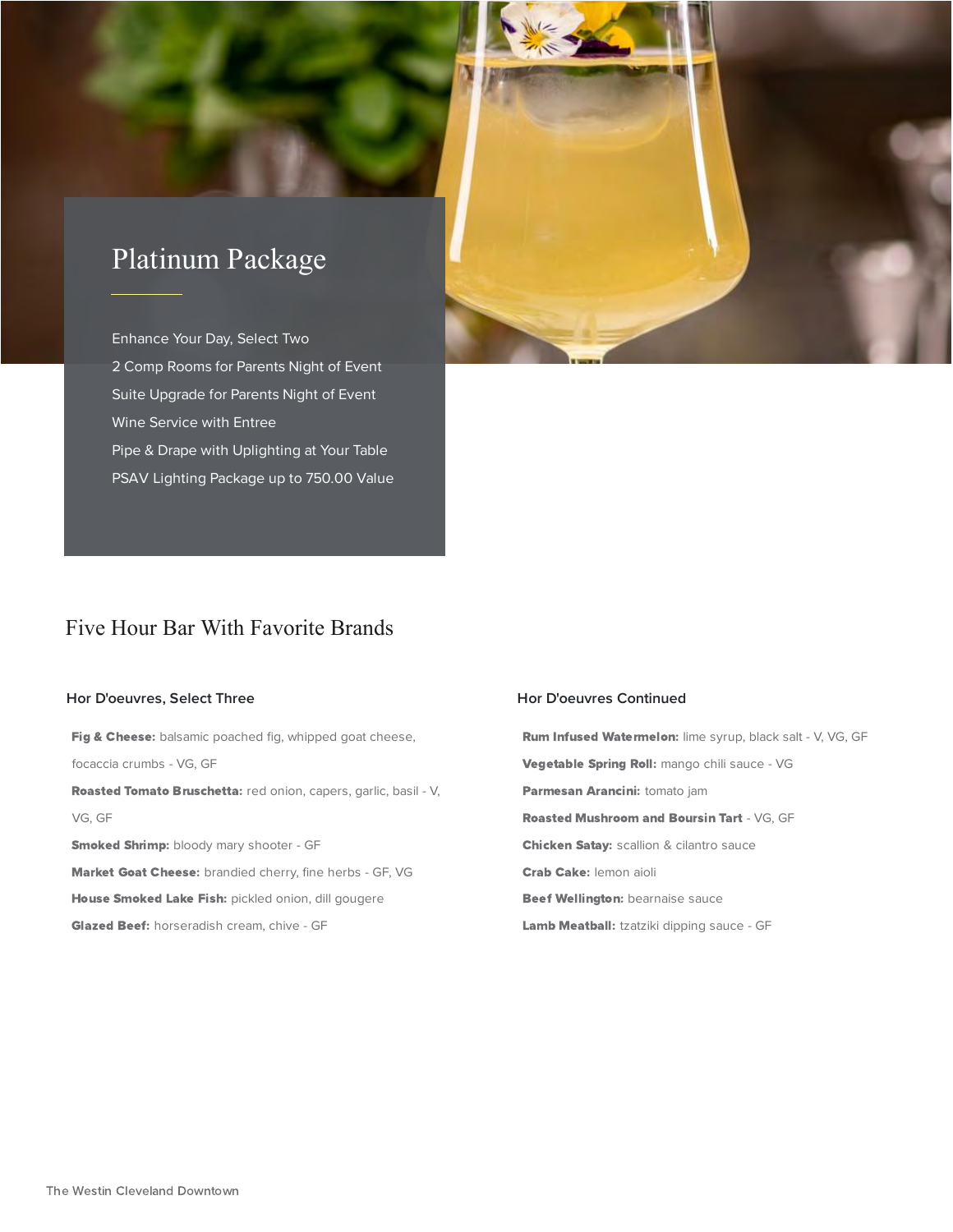## **Displays, Select Two**

Cheese Board: local, domestic & imported cheese, local jam,

crackers - VG

Pierogi Table: potato & cheddar, braised short rib, sauerkraut &

mushroom, mustard, sour cream

## **Displays Continued**

Antipasto Station: cured meats & salami, olives, homemade pickles, mustard, toasted bread

Market Crudite: assorted raw, roasted & marinated local vegetables, hummus, vegan onion dip, pita chips - V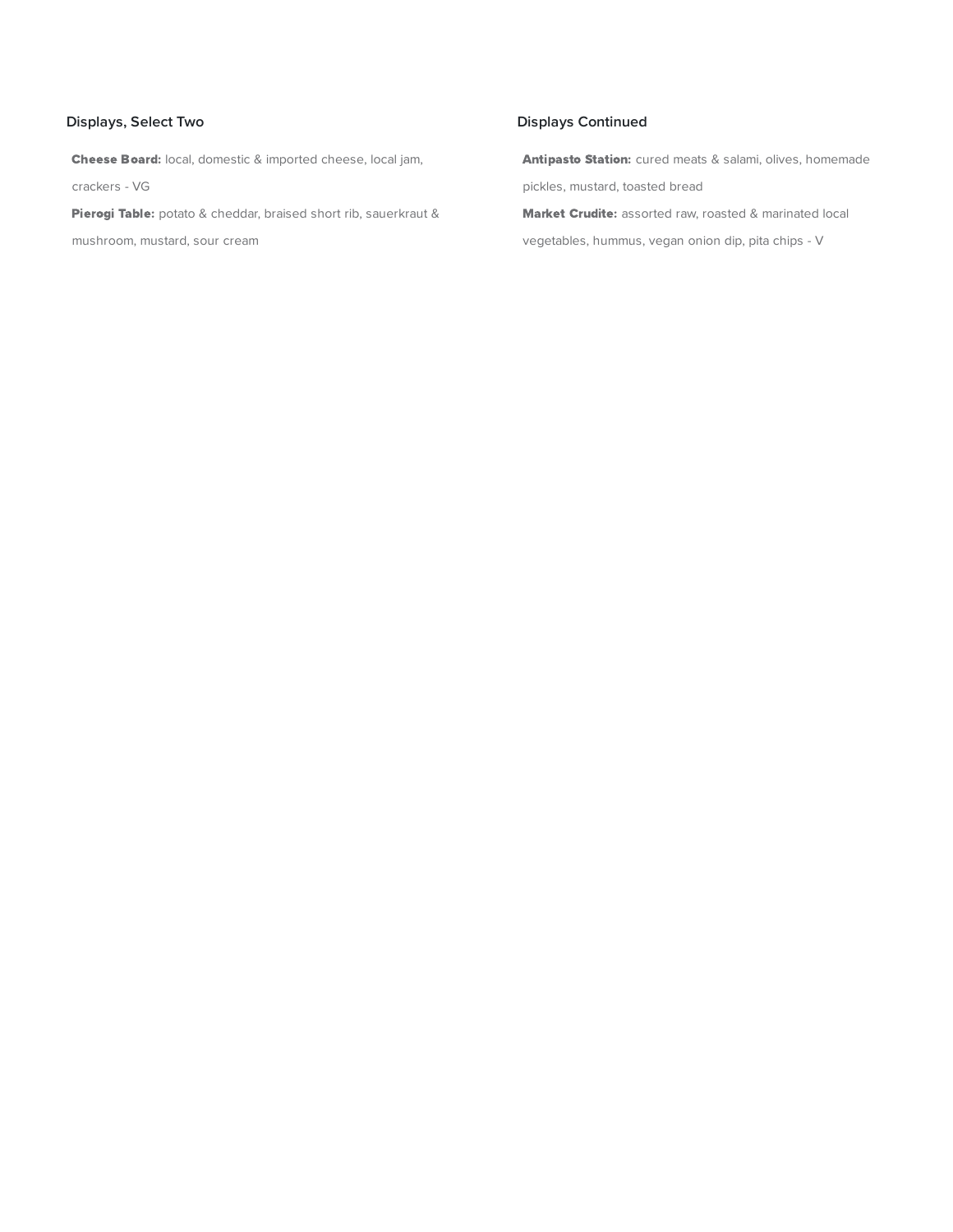## Platinum Package

Enriching Four Course Plated Dinner 133 per person plus service charge and tax

## **Dinner Service Includes**

Artisan rolls, sweet cream butter, champagne toast, regular and decaffeinated coffee, hot teas and traditional condiments.

## **Select One Appetizer**

Roasted Cauliflower Soup: curry oil, cilantro - GF Cream of Tomato Soup: parmesan, basil - VG Mushroom Bisque: sherry reduction - VG, GF Local Spring Greens: carrot, cucumber, radish, red wine vinaigrette - V, VG, GF Caesar: kale, herb croutons, fresh parmesan, cracked pepper house dressing - VG

## Select Seasonal Or Champagne Sorbet

## **Dietary Restriction Notations**

V - Vegan, VG - Vegetarian, GF - Gluten Free

## **Appetizers Continued**

Wedge: iceberg, crispy bacon, tomato, pickled onion, blue cheese dressing - GF Roasted Beets: arugula, kale, goat cheese, toasted pistachio, apple vinaigrette - VG, GF Poached Pear: spinach, crumbled blue cheese, toasted almond, white balsamic vinaigrette - V, GF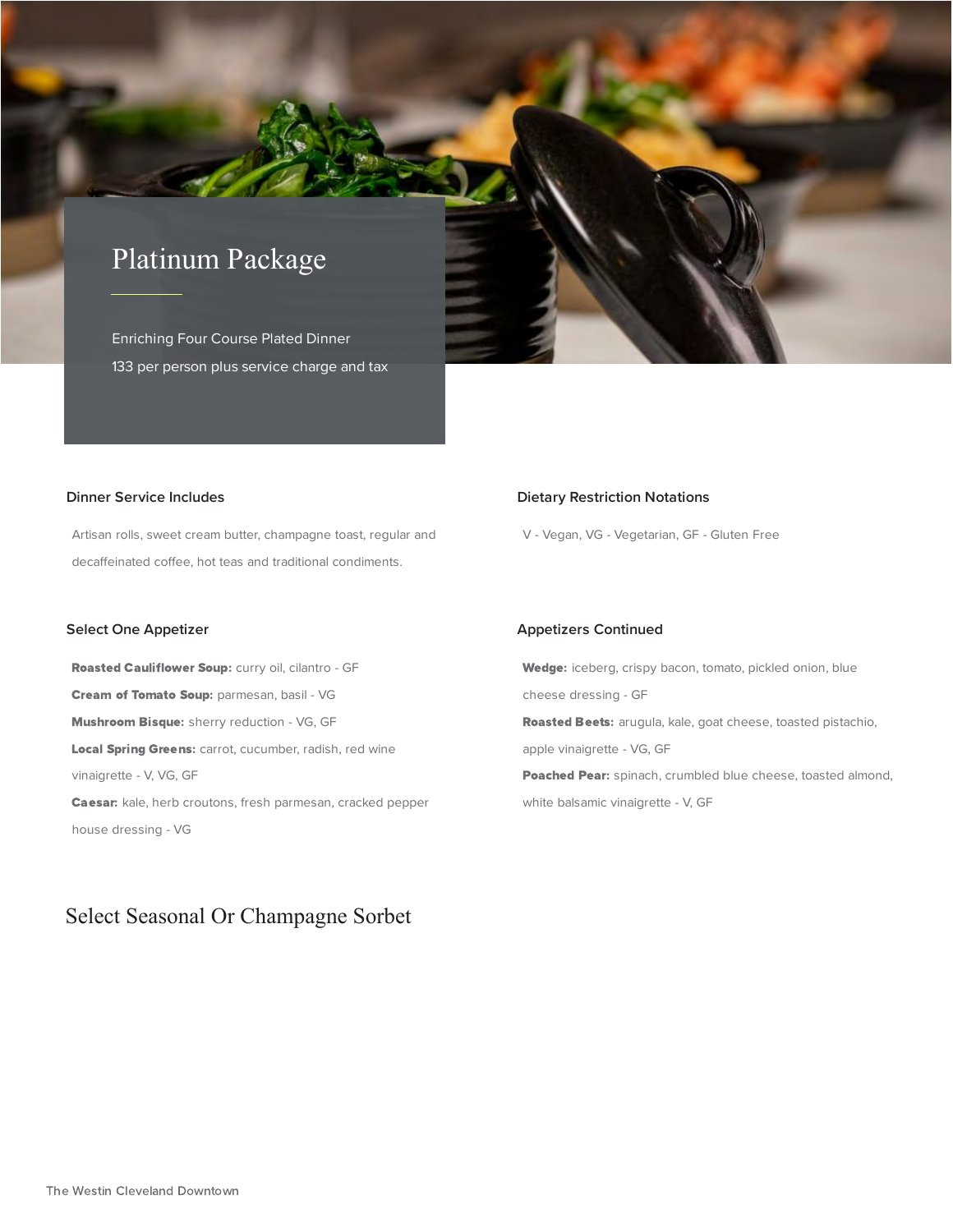## Platinum Package



### **Duet Entree, All Served with Potato Puree**

Crusted Cod: romesco, four ounces Herb Roasted Airline Chicken: chicken jus, six ounces - GF Roasted Salmon: lemon caper suace, four ounces - GF Broiled Shrimp: four ounces - GF Red Wine Braised Short Ribs: braising jus - GF Petite Filet: merchant du vin - GF

## **Entree Accompanied with Seasonal Vegetables**

**March - May:** oven roasted asparagus or mint green peas **June - August:** charred squash or steamed green beans **September - November:** roasted carrots or charred broccoli **December - February:** root vegetables or charred brussel sprouts

## **Customized Wedding Cake**

Ask your event manager about our wedding cake packages!

## **Dietary Restriction Notations**

V - Vegan, VG - Vegetarian, GF - Gluten Free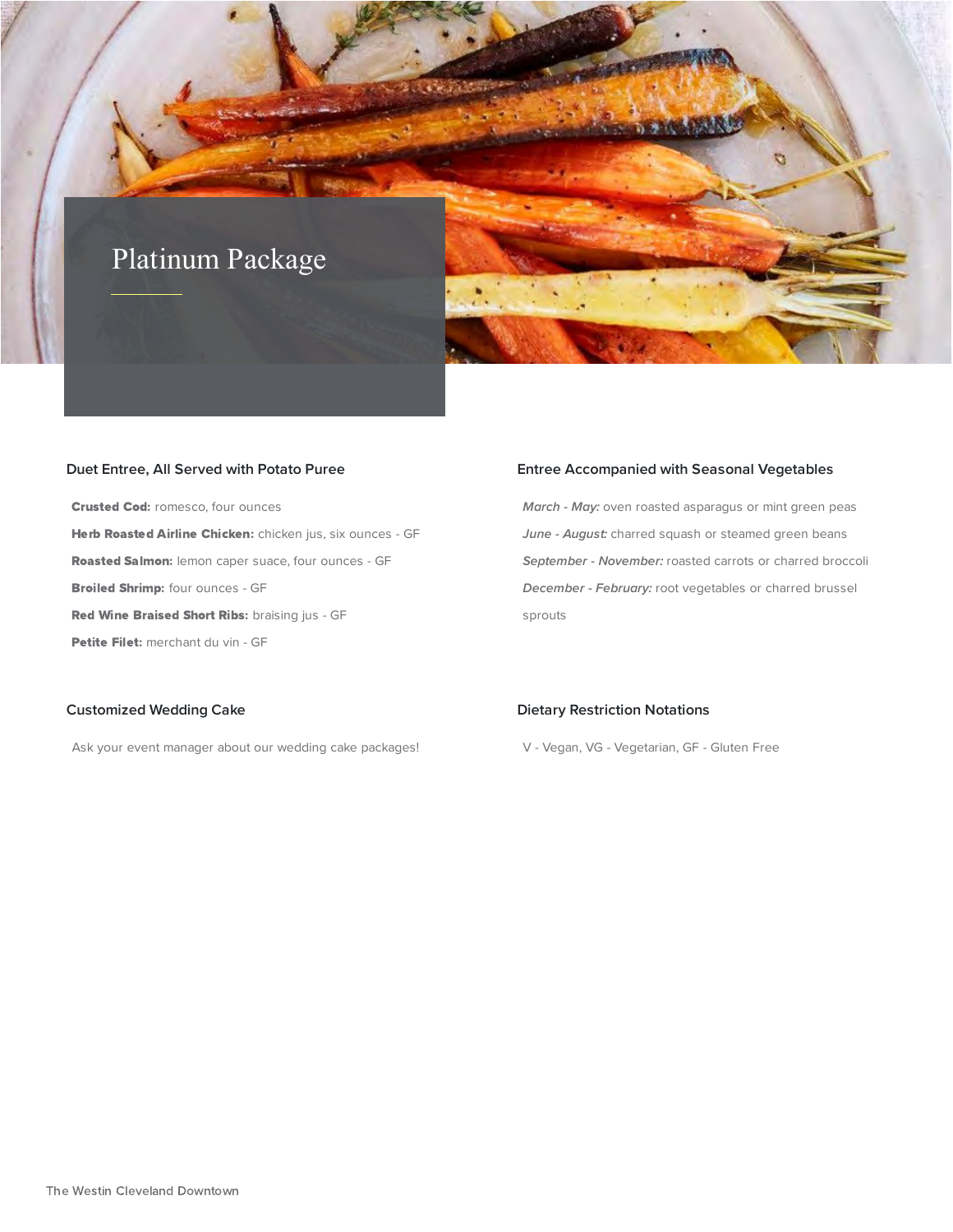## Titanium Package

Enhance Your Day, Select Two 2 Comp Rooms for Parents Night of Event Suite Upgrade for Parents Night of Event Wine Service with Entree Pipe & Drape with Uplighting at Your Table PSAV Lighting Package up to 750.00 Value

## **Your Package Also Includes:**

**Complimentary Penthouse Suite on your Wedding Night Curated Collection of Chivari Chairs and Matching Cushions**

## Five Hour Bar With Luxury Brands

## **Hor D'oeuvres, Select Three**

Fig & Cheese: balsamic poached fig, whipped goat cheese, focaccia crumbs - VG, GF Roasted Tomato Bruschetta: red onion, capers, garlic, basil - V, VG, GF **Smoked Shrimp:** bloody mary shooter - GF Market Goat Cheese: brandied cherry, fine herbs - GF, VG House Smoked Lake Fish: pickled onion, dill gougere

Glazed Beef: horseradish cream, chive - GF

## **Dietary Restriction Notations**

V - Vegan, VG - Vegetarian, GF - Gluten Free

## **Hor D'oeuvres Continued**

Rum Infused Watermelon: lime syrup, black salt - V, VG, GF Vegetable Spring Roll: mango chili sauce - VG Parmesan Arancini: tomato jam Roasted Mushroom and Boursin Tart - VG, GF Chicken Satay: scallion & cilantro sauce Crab Cake: lemon aioli Beef Wellington: bearnaise sauce Lamb Meatball: tzatziki dipping sauce - GF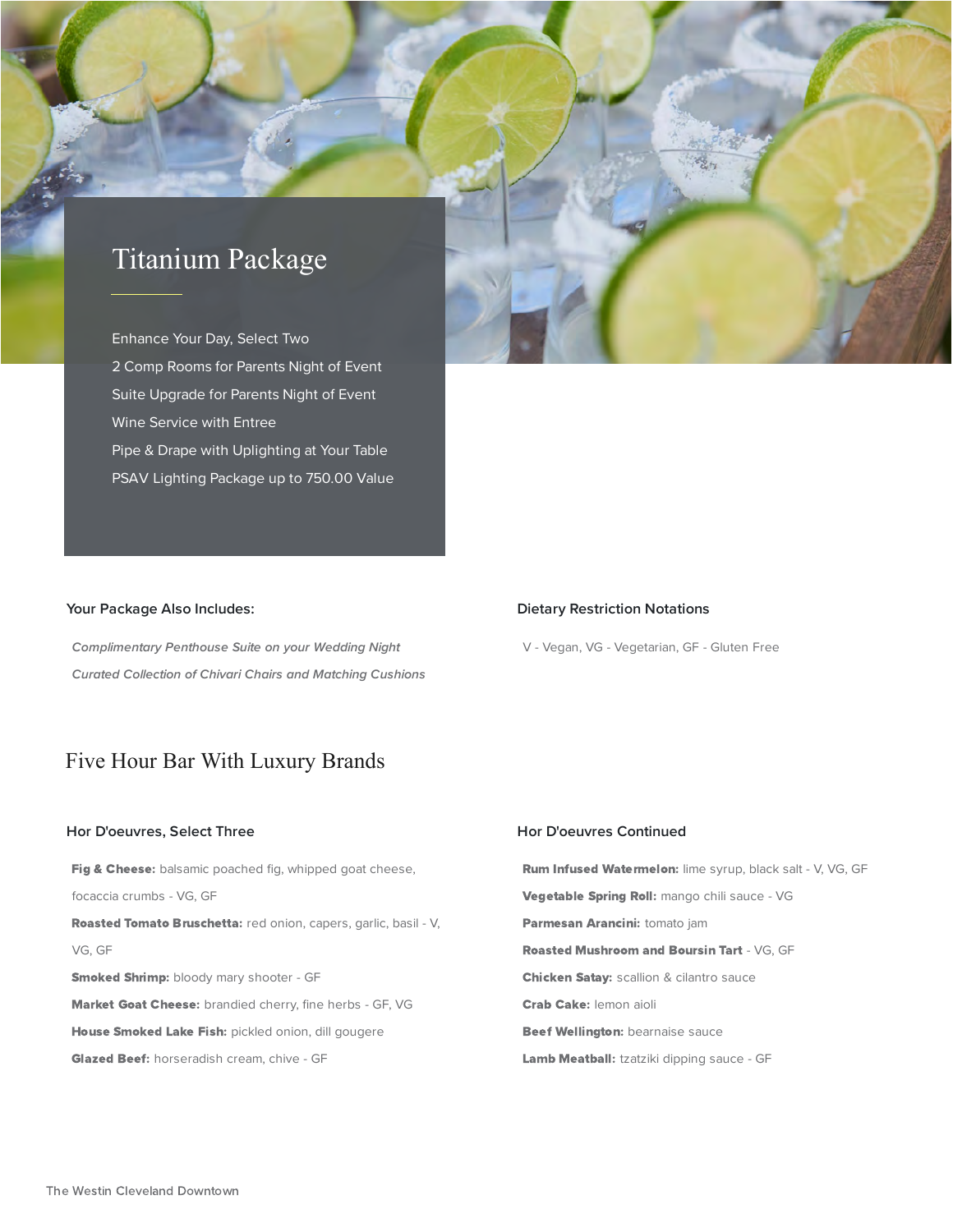## Titanium Package

Enriching Four Course Plated Dinner 150 per person plus service charge and tax

#### **Displays, Select Two**

Cheese Board: local, domestic & imported cheese, local jam, crackers - VG Pierogi Table: potato & cheddar, braised short rib, sauerkraut & mushroom, mustard, sour cream

## **Dinner Service Includes**

Artisan rolls, sweet cream butter, champagne toast, regular and decaffeinated coffee, hot teas and traditional condiments.

### **Select One Appetizer**

Roasted Cauliflower Soup: curry oil, cilantro - GF Cream of Tomato Soup: parmesan, basil - VG Mushroom Bisque: sherry reduction - VG, GF Local Spring Greens: carrot, cucumber, radish, red wine vinaigrette - V, VG, GF Caesar: kale, herb croutons, fresh parmesan, cracked pepper house dressing - VG

### **Displays Continued**

Antipasto Station: cured meats & salami, olives, homemade pickles, mustard, toasted bread Market Crudite: assorted raw, roasted & marinated local vegetables, hummus, vegan onion dip, pita chips - V

## **Dietary Restriction Notations**

V - Vegan, VG - Vegetarian, GF - Gluten Free

### **Appetizers Continued**

Wedge: iceberg, crispy bacon, tomato, pickled onion, blue cheese dressing - GF Roasted Beets: arugula, kale, goat cheese, toasted pistachio, apple vinaigrette - VG, GF Poached Pear: spinach, crumbled blue cheese, toasted almond,

white balsamic vinaigrette - V, GF

## Select Seasonal Or Champagne Sorbet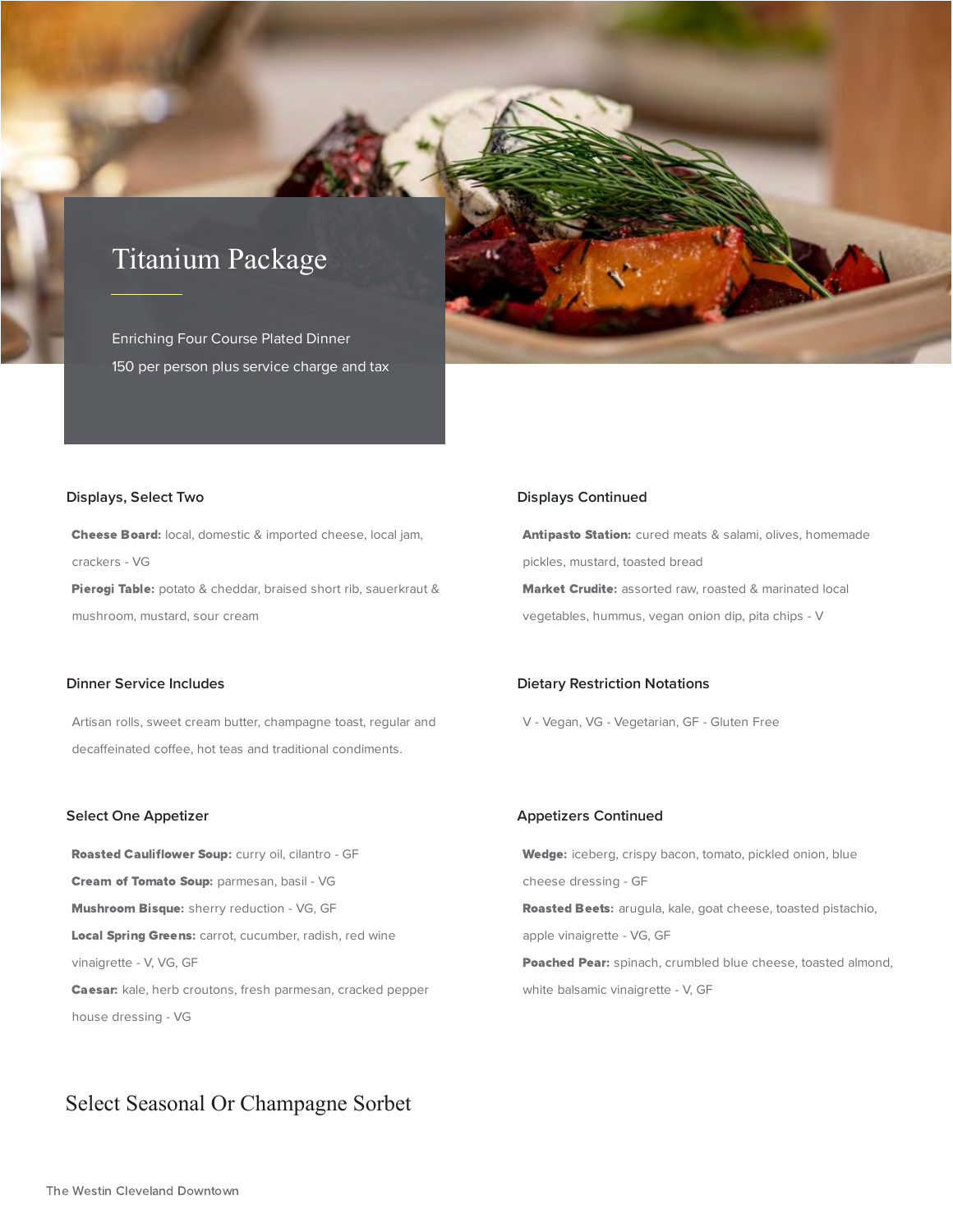## Titanium Package



#### **Duet Entree, All Served with Potato Puree**

Crusted Cod: romesco, four ounces Herb Roasted Airline Chicken: chicken jus, six ounces - GF Roasted Salmon: lemon caper sauce, four ounces - GF Broiled Shrimp: four ounces - GF Red Wine Braised Short Ribs: braising jus - GF Petite Filet: merchant du vin - GF

### **Entree Accompanied with Seasonal Vegetables**

**March - May:** oven roasted asparagus or mint green peas **June - August:** charred squash or steamed green beans **September - November:** roasted carrots or charred broccoli **December - February:** root vegetables or charred brussel sprouts

## **Late Night Snack, Select One**

**Grilled Flatbread Pizzas: pepperoni or cheese** Chicken and Waffles: mini waffles, fried chicken, maple syrup, powdered sugar Sliders and Fries: beef sliders, cheddar cheese, pickles, sea-salt french fries, mustard, ketchup

## **Customized Wedding Cake**

Ask your event manager about our wedding cake packages!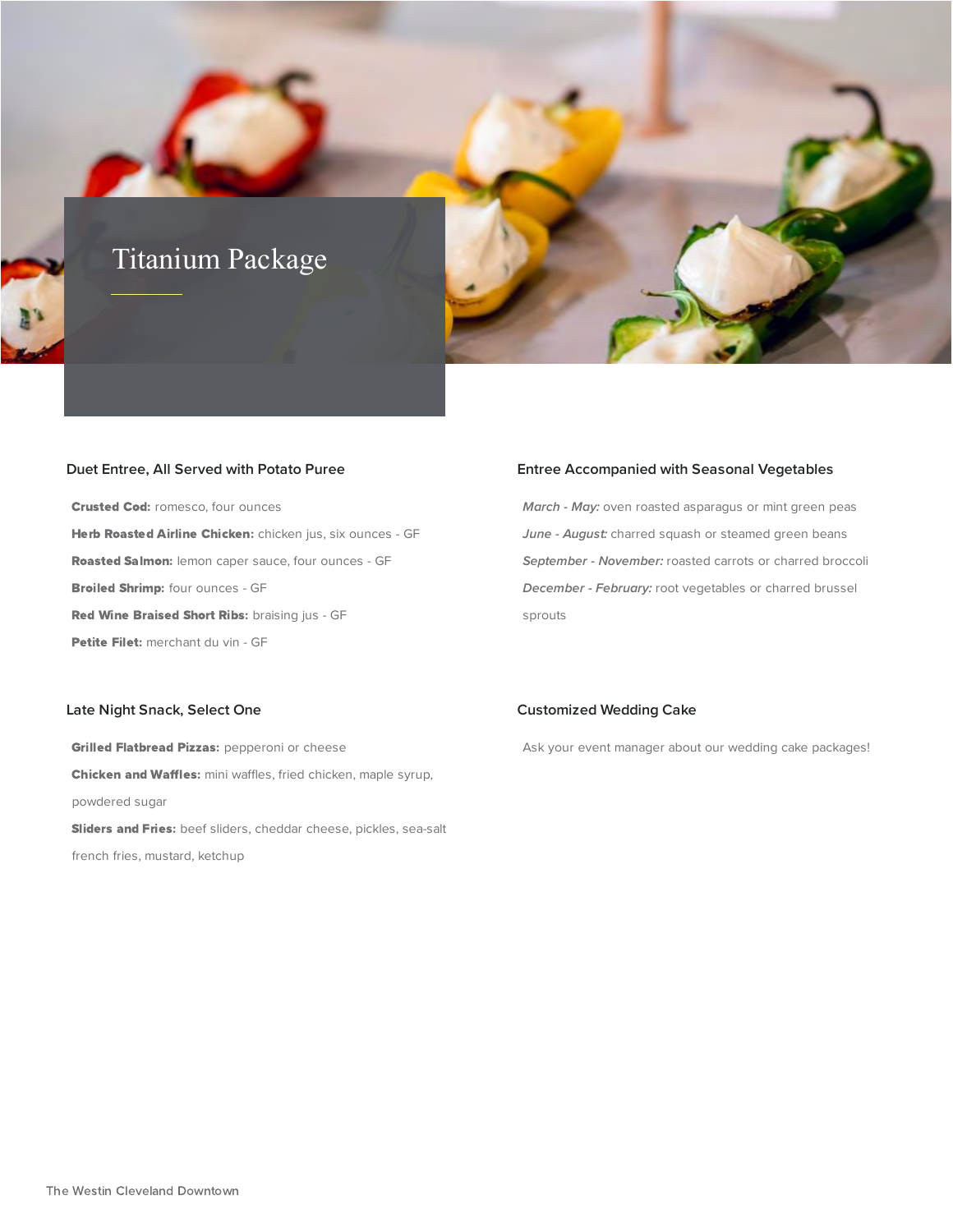## Enhancements

Amplify your special day with these mouth watering enhancements.



### **Reception Enhancements**

Bruschetta Display: tomato, basil, olive tapenade, mushroom, thyme - 16 per person Pasta Bar: cavatappi pasta & tortellini, pesto, parmesan cream & fire roasted tomato sauce, assorted roasted vegetables - 18 per person

## **Dessert Enhancements**

The Doughnut Factory: assorted spice cake, chocolate glazed, vanilla glazed and blueberry doughnuts. choice of traditional or mini size - 6 per person, minimum of 50 guests

S'mores Bar: milk, white and dark chocolate, graham crackers, raspberry, vanilla and chocolate marshmallows - 9 per person, minimum of 60 guests

Macaron Display: raspberry, chocolate, vanilla, salted caramel, pistachio - 60 per dozen, minimum two dozen, choice of two flavors

Croquembouche: traditional wedding cake made with profiteroles placed together in the shape of a cone, filled with vanilla cream, raspberry, passion fruit or chocolate - 125 per display, serves 25 guests

## **Late Night Snacks**

The Pizza Parlor: pepperoni or cheese - 12 per person Chicken and Waffles: mini waffles, fried chicken, maple syrup, powdered sugar - 12 per person Slider Bar: beef sliders, cheddar cheese, pickles, sea-salt fries, mustard and ketchup - 12 per person

## **Dessert Enhancements**

Pastry Party: mini pastries, cheesecake, biscotti, brownies, blondies, petite fours, truffles - \$36 per dozen **Cookie Tower:** housemade chocolate chip cookies layered with chocolate of vanilla buttercream - 75 each, serves 30 guests Piccadilly Liquid Nitrogen Ice Cream: local, micro-batch ice cream and yogurt shop that uses liquid nitrogen to craft fresh, organic ice cream in an amazingly cool way; by combining highquality ingredients with liquid nitrogen, piccadilly handcrafts a deliciously rich, creamy product that almost magically forms before your eyes below a cloud of steam - 13 per person, 150 attendant fee, minimum 75 guests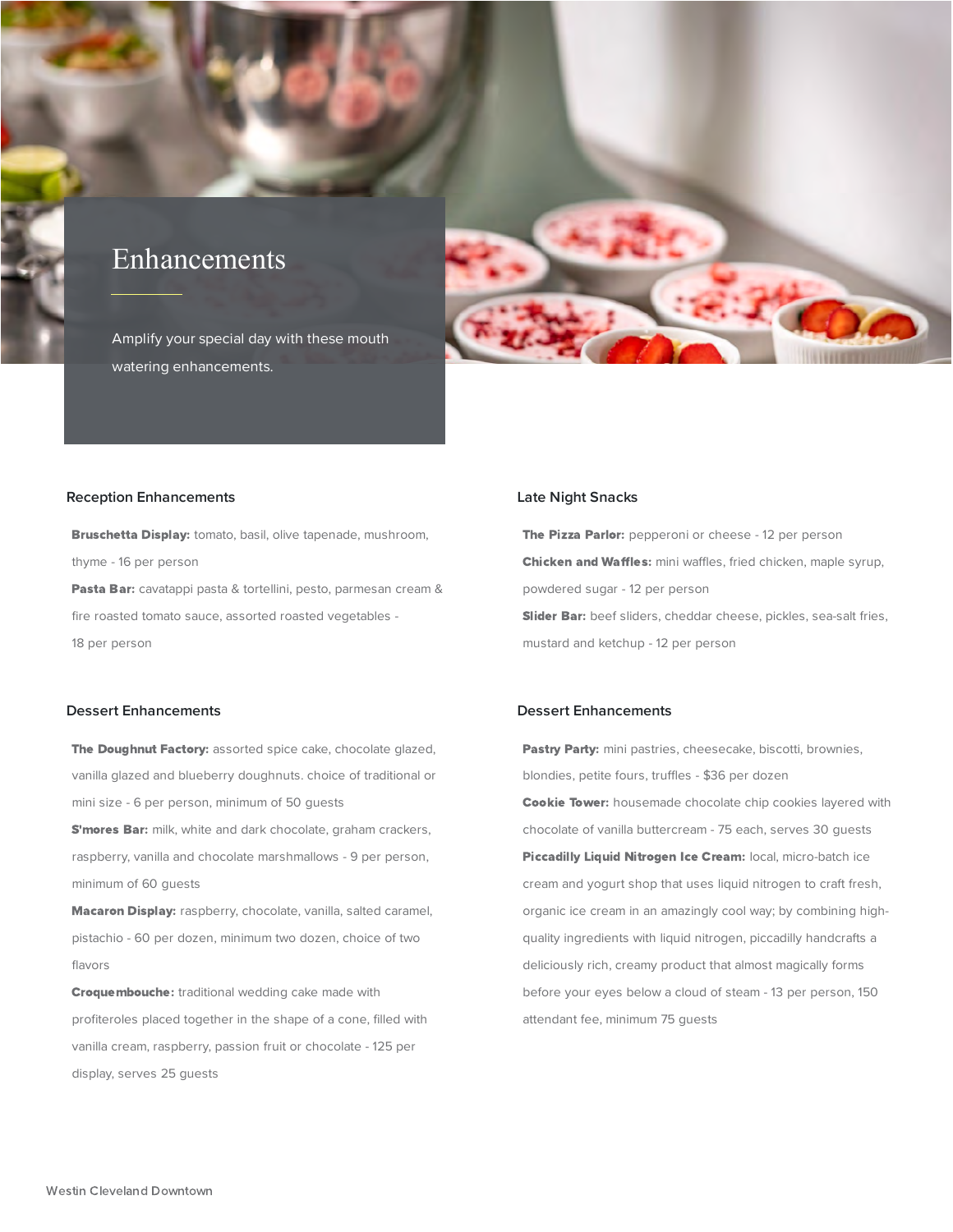## Beverage Packages

All Packages Include PepsiCo Soft Drinks, Mixers and Garnishes

### **Familiar Brands**

korbel brandy, new amsterdam vodka, don q cristal rum, jose cuervo silver tequila, new amsterdam gin, jim beam white label bourbon, dewars white label scotch, canadian club whisky

#### **Luxury Brands**

hennessy privilege vsop cognac, bombay original gin, captain morgan spiced rum, patron silver tequila, grey goose vodka, maker's mark bourbon, glenmorangie scotch, crown royal whiskey, templeton rye

#### **Favorite Brands**

hennessy vs cognac, beefeater gin, bacardi superior rum, olmeca altos tequila, tito's vodka, jack daniels whiskey, glenlivet scotch, jim beam rye

#### **All Bar Packages Include**

House Wine: trinity oaks pinot grigio and cabernet sauvignon Domestic and Imported Beer: bud light, michelob ultra, house select hard cider, house select non-alcoholic beer, modelo especial, heineken, stella artois

Local Microbrew and Craft Beer: sam adams, great lakes dortmunder gold, blue moon, columbus ipa, great lakes edmund fitzgerald

## Beverage Enhancements

### **Wine Service with Dinner**

Trinity Oaks Pino Grigio and Cabernet Sauvignon - 36 per bottle Magnolia Grove Chardonnay and Cabernet Sauvignon - 40 per bottle Wairau River Valley Sauvignon Blanc and Areyna Cabenet Sauvignon - 48 per bottle \*sommelier's selection subject to change based on availability\*

#### **Bar Package Upgrades**

Famliar to Favorite - 5 per person Favorite to Luxury - 5 per person Familiar to Luxury - 10 per person

## **Liquor Upgrades**

New Amsterdam Vodka to Tito's Vodka - 3 per person New Amsterdam Vodka to Grey Goose Vodka - 7 per person New Amsterdam Gin to Beefeater Gin - 3 per person New Amsterdam Gin to Bombay Original Gin - 7 per person Butler Passed Signature Cocktail - 5 per person

## **Upgrade Your Champagne Toast**

Avissi Prosecco - 4 per person Chandon Sparkling - 8 per person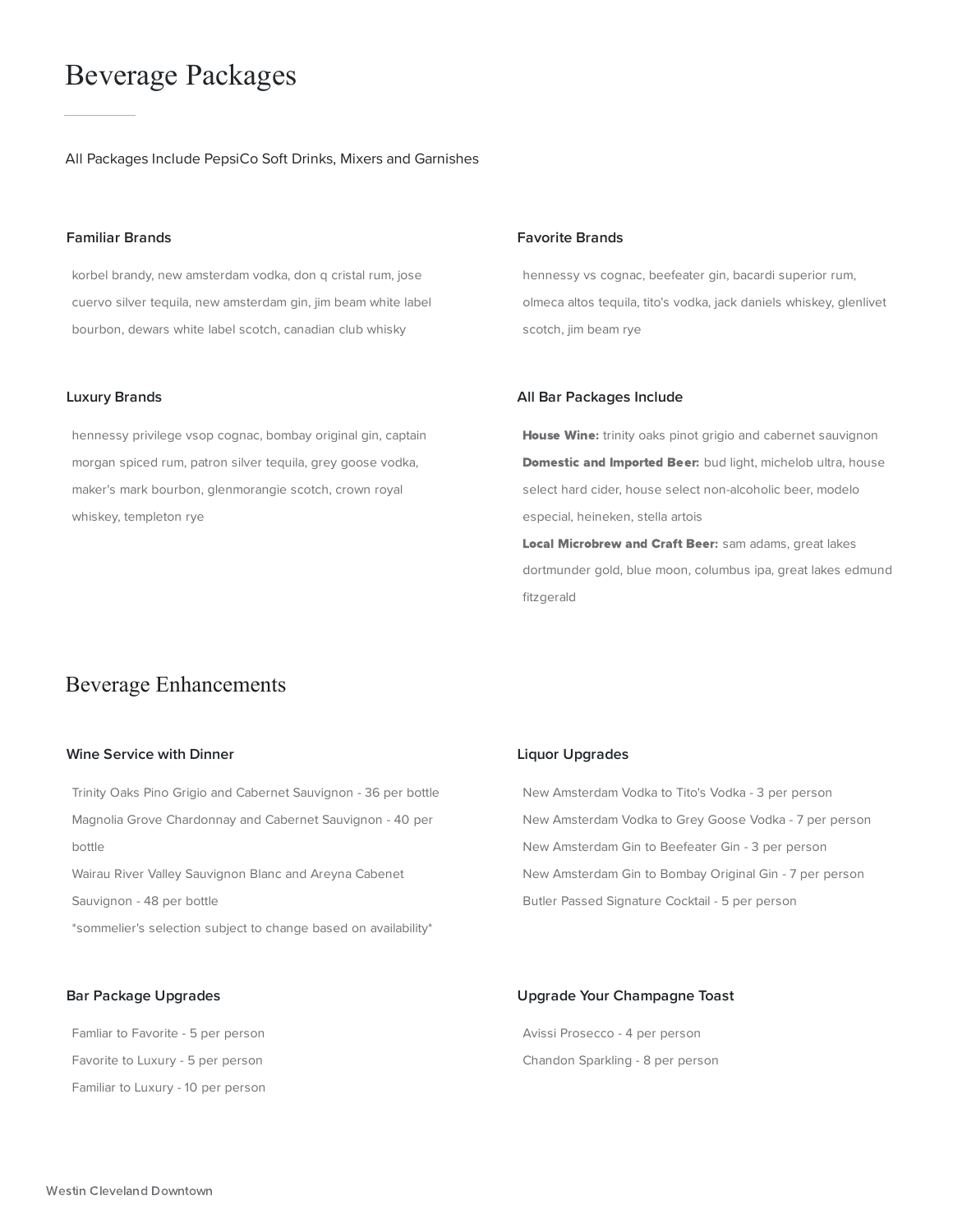## Preferred Vendors

Local talents who we love to partner with!

Au Th

### **Bands and DJs**

Cleveland Music Group: www.clevelandmusicgroup.com / (216) 986 - 1801 Rock the House Entertainment: www.rthgroup.com / (216) 232 - 7625 Raise the Roof Entertainment: www.raisetheroofentertainment.com / (440) 941 - 5553

## **Floral & Design**

Blooms by Plantscaping: www.plantscaping.com/florals-events/weddings / (216) 367 - 1200 Urban Orchid: www.theurbanorchid.com / (216) 785 - 3618

## Exclusive Vendors

**The following vendors are exlusive and must be arranged through your hotel event manager:**

Audio Visual: PSAV Dessert: Wild Flour Bakery

## **Photography**

Making the Moment: www.makingthemoment.com / (440) 877 - 0577 Mark and Tony Photography: www.marcandtony.com / (440) 877 - 0577 Genevieve Nisly Photography: www.genevievenisly.com / (330) 679 - 8347

## **Transportation**

A-1 Mr. Limo: www.a1mrlimo.com / (440) 943 - 5466 Lolly the Trolley: www.lollytrolley.com / (216) 771 - 4484

## **Rental Items**

L'Nique Specialty Linen All Occassions Party Rental Event Source